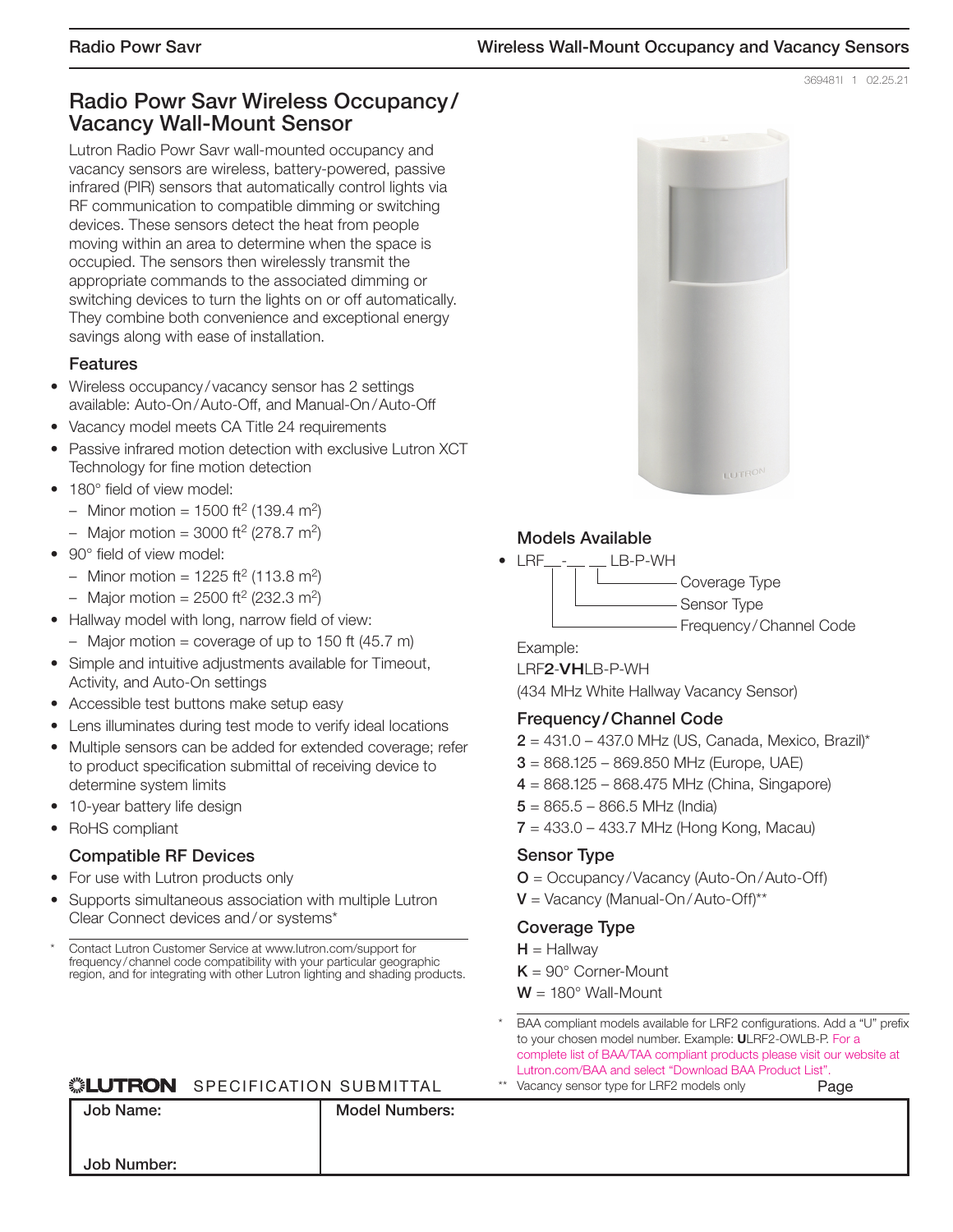369481l 2 02.25.21

# **Specifications**

#### **Regulatory**

• Lutron Quality Systems Registered to ISO 9001:2008

# **Regulatory Approvals**

*LRF2-*

- cULus® listed
- FCC certified
- IC certified
- COFETEL certified
- ANATEL certified
- SUTEL certified
- Meets CA (U.S.A.) Energy Commission Title 24 requirements

#### *LRF3-*

- CE marked (European Union)
- TRA type approved (United Arab Emirates)
- CITC type approved (Saudi Arabia)

#### *LRF4-*

- SRRC type approved (Mainland China)
- iDA registered (Singapore) *LRF5-*
- WPC type (India)

#### **Power/Performance**

- Operating voltage:  $3 \nV =$
- Operating current: 14 μA nominal
- Requires one CR 123 lithium battery
- 10-year battery-life design
- Non-volatile memory (saved changes are stored during power loss)

#### **Environment**

- Temperature: 32 °F to 104 °F (0 °C to 40 °C)
- For indoor use only
- Relative humidity: less than 90% non-condensing **Note:** For unconditioned environments where the air temperature may approach the temperature of the occupants, additional sensors will be needed to achieve the same coverage. This is true of any sensor that relies exclusively on passive infrared technology.

#### **Warranty**

**Job Name:**

**Job Number:**

• 5-Year Limited Warranty. For additional Warranty information, please visit www.lutron.com/ TechnicalDocumentLibrary/Sensor\_Warranty.pdf

#### **RF Range**

• Distance between local load controls and sensor should not exceed 60 ft (18 m) line-of-sight or 30 ft (9 m) through walls.

#### **Sensor Coverage Test**

- Dedicated test button
- Lens illuminates orange in response to motion during test mode

#### **Wireless Communication Test**

- Dedicated test button
- Turn associated loads on and off

#### **Timeout Options**

- 1 minute<sup>\*</sup>
- 5 minutes
- 15 minutes (default setting)
- 30 minutes

#### **Auto-On Options (Occupancy Versions Only)**

- Enabled: Sensor turns lights ON and OFF automatically (default setting)
- Disabled\*\*: Lights must be turned ON manually from dimming or switching device. Sensor turns lights OFF automatically

#### **Sensitivity Options**

- Low Activity:  $\frac{1}{2}$  (default setting)
- Medium Activity:  $\frac{6}{3}$
- High Activity: £
- Intended for use in high-activity, briefly-occupied areas only
- There is a 15-second grace period that begins when the lights are automatically turned off, during which the lights will automatically turn back on in response to motion. This grace period is provided as a safety and convenience feature in the event the lights turn off while the room is still occupied, so that the user does not need to manually turn the lights back on. After 15 seconds, the grace period expires and the lights must be manually turned on.

 $D_{200}$ 

# **NEUTRON** SPECIFICATION SUBMITTAL

|           |                       | . ugu |
|-----------|-----------------------|-------|
| b Name:   | <b>Model Numbers:</b> |       |
|           |                       |       |
| b Number: |                       |       |
|           |                       |       |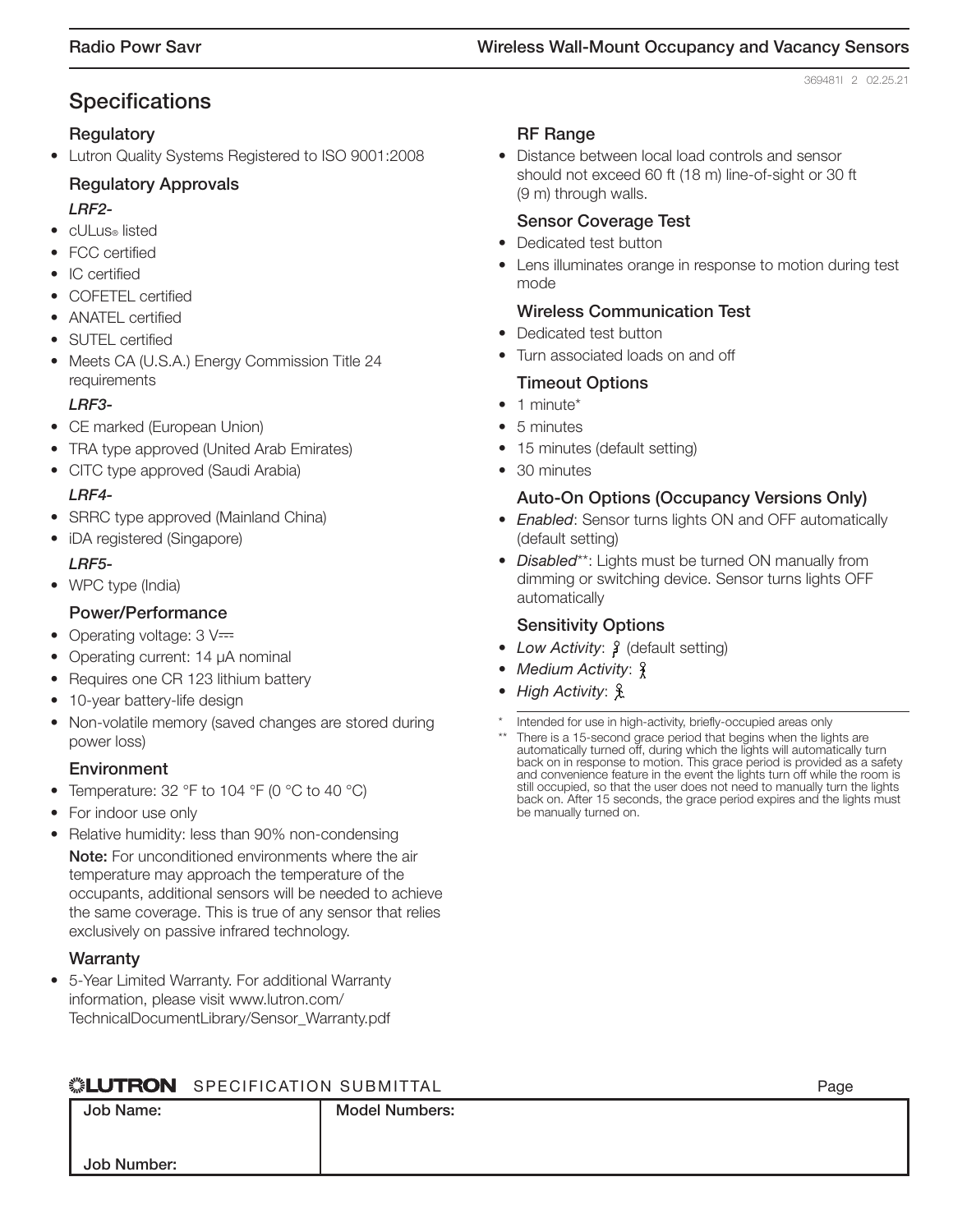# **Installation Overview**

#### **Sensor Setup**

• Sensor setup is available as a service by Lutron. For more information, please see the **Sensor Layout and Tuning** specification submittal (P/N 3601235) at www.lutron.com

#### **Sensor Placement**

- The mounting height of the sensor should be between 6 ft and 8 ft (1.6 m and 2.4 m).
- For smaller rooms less than 12 ft  $\times$  12 ft (3.7 m  $\times$  3.7 m), detection may be improved by mounting the sensor at 6 ft (1.8 m) from the floor.
- The ability to detect motion requires that the sensor have line-of-sight of all room occupants. The sensor must have an unobstructed view of the room. **DO NOT** mount behind or near tall cabinets, shelves, hanging fixtures, etc. The sensor cannot detect occupants through glass objects such as patio or shower doors.
- Hot objects and moving air currents can affect the performance of the sensor. To ensure proper operation, the sensor should be mounted at least 4 ft (1.2 m) away from HVAC vents and halogen or incandescent bulbs that are below the ceiling line.
- The performance of the sensor depends on a temperature differential between the ambient room temperature and that of room occupants. Warmer rooms may reduce the sensor's ability to detect occupants.
- Distance between local load controls and sensor should not exceed 60 ft (18 m) line-of-sight or 30 ft (9 m) through walls.
- Devices emitting Radio Frequency (RF) energy can affect the performance of sensors. To ensure proper operation, sensors should be mounted at least 4 ft (1.2 m) away from devices that emit radio waves (e.g., microwave ovens, wireless routers, or other non-Clear Connect wireless devices). When using Clear Connect - Type X lamps or fuxtures, ensure sensor is mounted at a distance of 2 ft (0.6 m) or greater from the lamp or fixture.

#### **ALUTRON** SPECIFICATION SUBMITTAL

| EUIRUR OILOILIOAIION OODIMILIAL |                       | uyu |
|---------------------------------|-----------------------|-----|
| Job Name:                       | <b>Model Numbers:</b> |     |
|                                 |                       |     |
| Job Number:                     |                       |     |

369481l 3 02.25.21

 $D_{200}$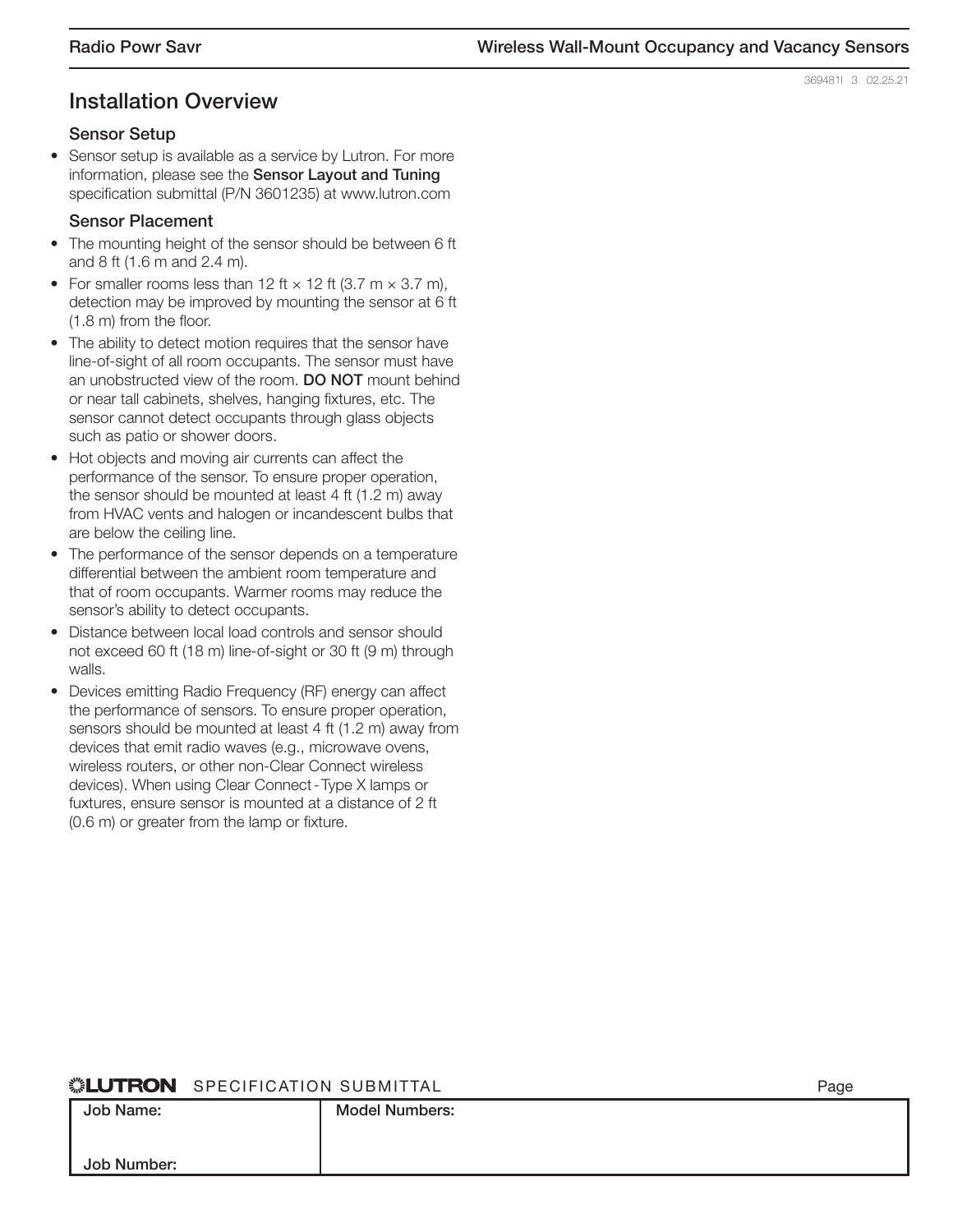**Figure A. 180° Wall-Mount Sensor and Hallway Sensor**

369481l 4 02.25.21

# **Mounting**

- 180° and hallway sensors mount directly to wall with mounting bracket (included). See Figure A.
- 90° sensors mount directly in corner or on wall offset away from corner with mounting bracket (included). See Figure B.
	- Temporary mounting is recommended to test sensor coverage and wireless communication before permanently installing the sensor.
		- Temporary mounting: A 3M™ Command™ adhesive strip is provided for temporarily mounting and testing the sensor. This strip is designed for easy, damage-free removal and is not reusable.
		- ∙ Permanent mounting: Mounting bracket, screws, and anchors are provided to mount sensor.
- The Flexible Mounting Armature, LRF-ARM-WH (purchased separately), allows sensors to be mounted at greater heights on a ceiling, wall, or other flat surface.
	- The ball-and-clamp design expands the coverage area for Lutron standard wall-, corner-, or hall-mount sensors. See Figure C.
	- Common mounting areas: warehouse aisles, loading docks, long hallways.





#### **Figure B. 90° Corner-Mount Sensor**

# 3.625 (92) 2.18 (55)Mounting Bracket (for wall or ceiling)  $\bigcirc$





 $D_{200}$ 

#### **WILLTRON SPECIFICATION SURMITTAL**

| WEDITION SELVIFICATION SUBMITTAL |                       | г ay≂ |
|----------------------------------|-----------------------|-------|
| Job Name:                        | <b>Model Numbers:</b> |       |
|                                  |                       |       |
|                                  |                       |       |
|                                  |                       |       |
| Job Number:                      |                       |       |
|                                  |                       |       |

#### **Figure C. Flexible Mounting Armature**

Measurements are: in (mm)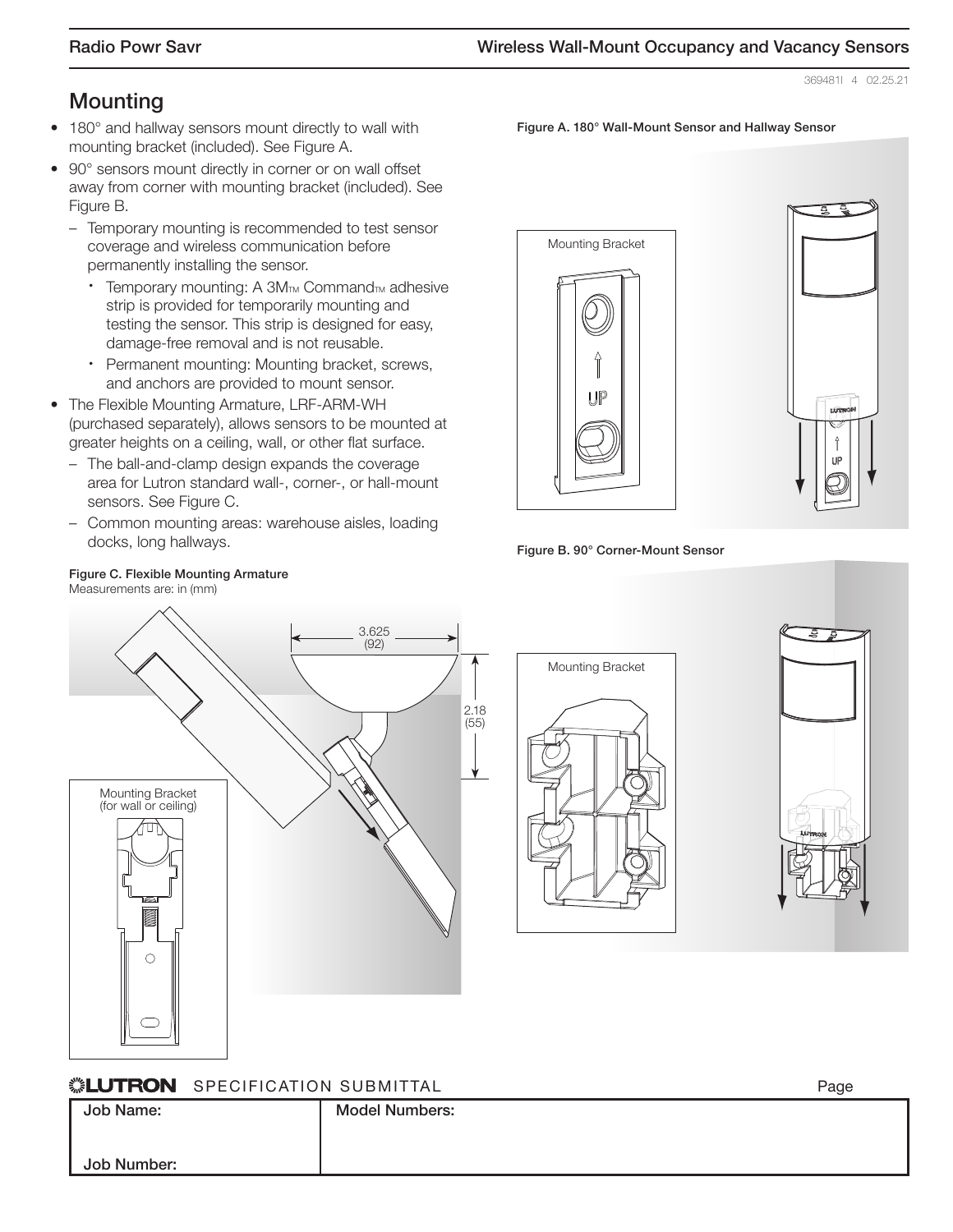369481l 5 02.25.21

# **Dimensions**







SPECIFICATION SUBMITTAL PAGE AND LOCAL PAGE AND LOCAL PAGE AND LOCAL PAGE AND LOCAL PAGE AND LOCAL PAGE AND LOCAL PAGE AND LOCAL PAGE AND LOCAL PAGE AND LOCAL PAGE AND LOCAL PAGE AND LOCAL PAGE AND LOCAL PAGE AND LOCAL PAG **Job Name: Job Number: Model Numbers:**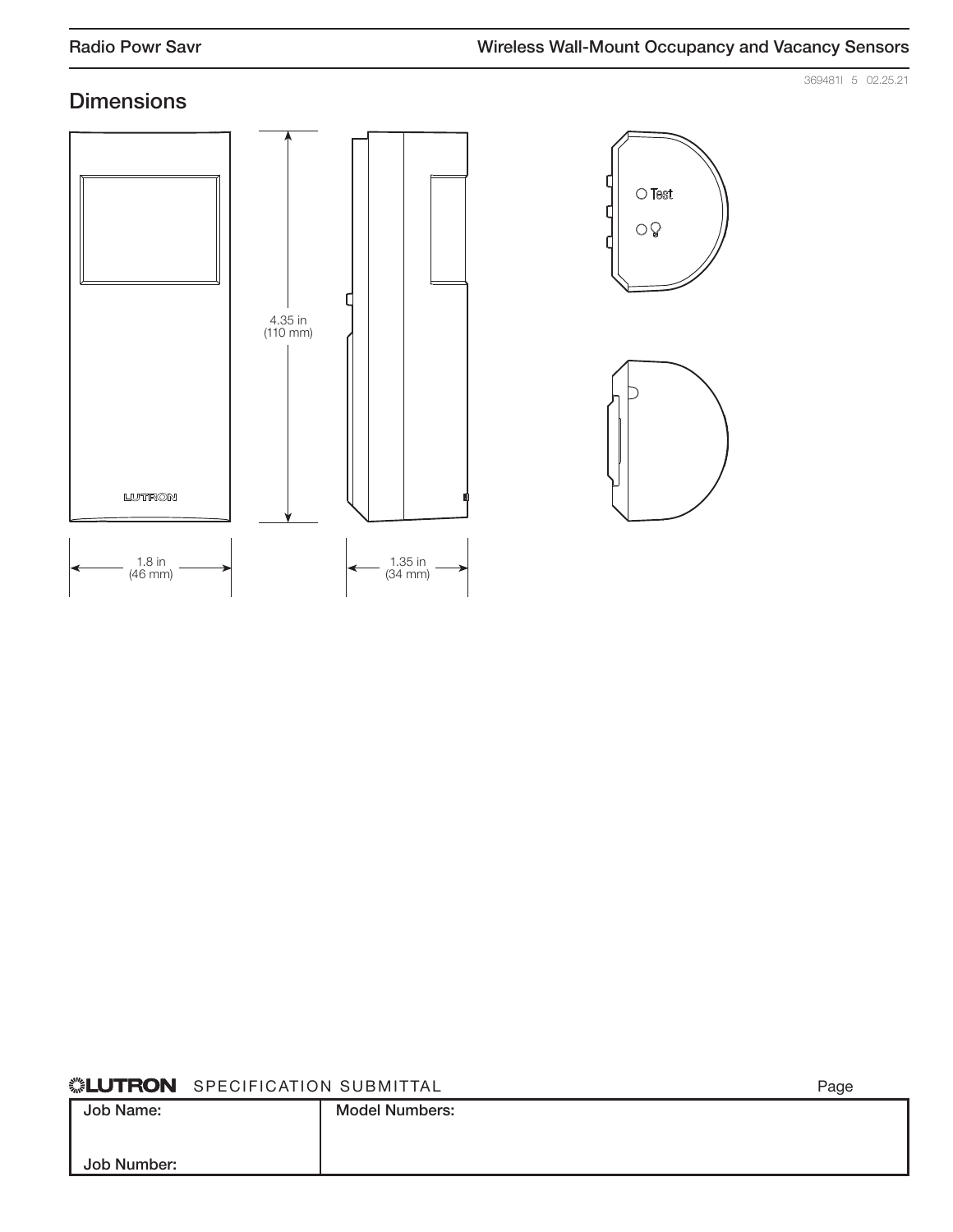#### 369481l 6 02.25.21

Page

## **Coverage Diagrams**

#### **180° Wall-Mount Sensors**

Models: LRFX-OWLB-P-WH and LRFX-VWLB-P-WH



#### **Vertical Beam Diagram\***



Sensor mounting shown at 7 ft (2.1 m). Mounting height should be between 6 ft and 8 ft (1.6 m and 2.4 m).

## **WELUTRON** SPECIFICATION SUBMITTAL

|             |                       | . |
|-------------|-----------------------|---|
| Job Name:   | <b>Model Numbers:</b> |   |
|             |                       |   |
|             |                       |   |
| Job Number: |                       |   |
|             |                       |   |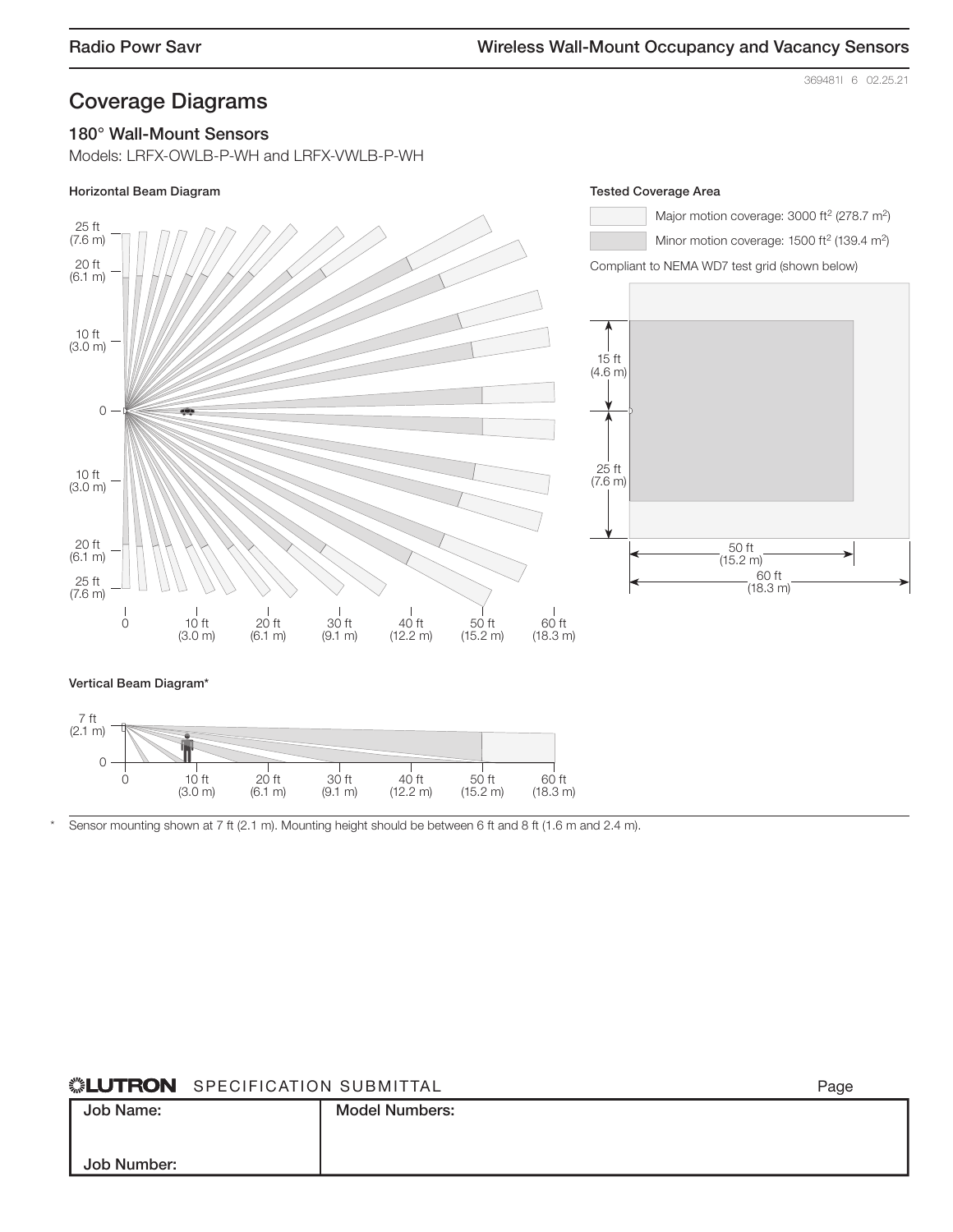369481l 7 02.25.21

# **Coverage Diagrams**

#### **90° Corner-Mount Sensors**

0 10 ft

(3.0 m)

Models: LRFX-OKLB-P-WH and LRFX-VKLB-P-WH



<sup>\*</sup> Sensor mounting shown at 7 ft (2.1 m). Mounting height should be between 6 ft and 8 ft (1.6 m and 2.4 m).

30 ft (9.1 m)

40 ft (12.2 m)

#### **SLUTRON** SPECIFICATION SUBMITTAL

20 ft (6.1 m)

| Job Name:<br><b>Model Numbers:</b> |  |
|------------------------------------|--|
|                                    |  |
| Job Number:                        |  |

50 ft (15.2 m)